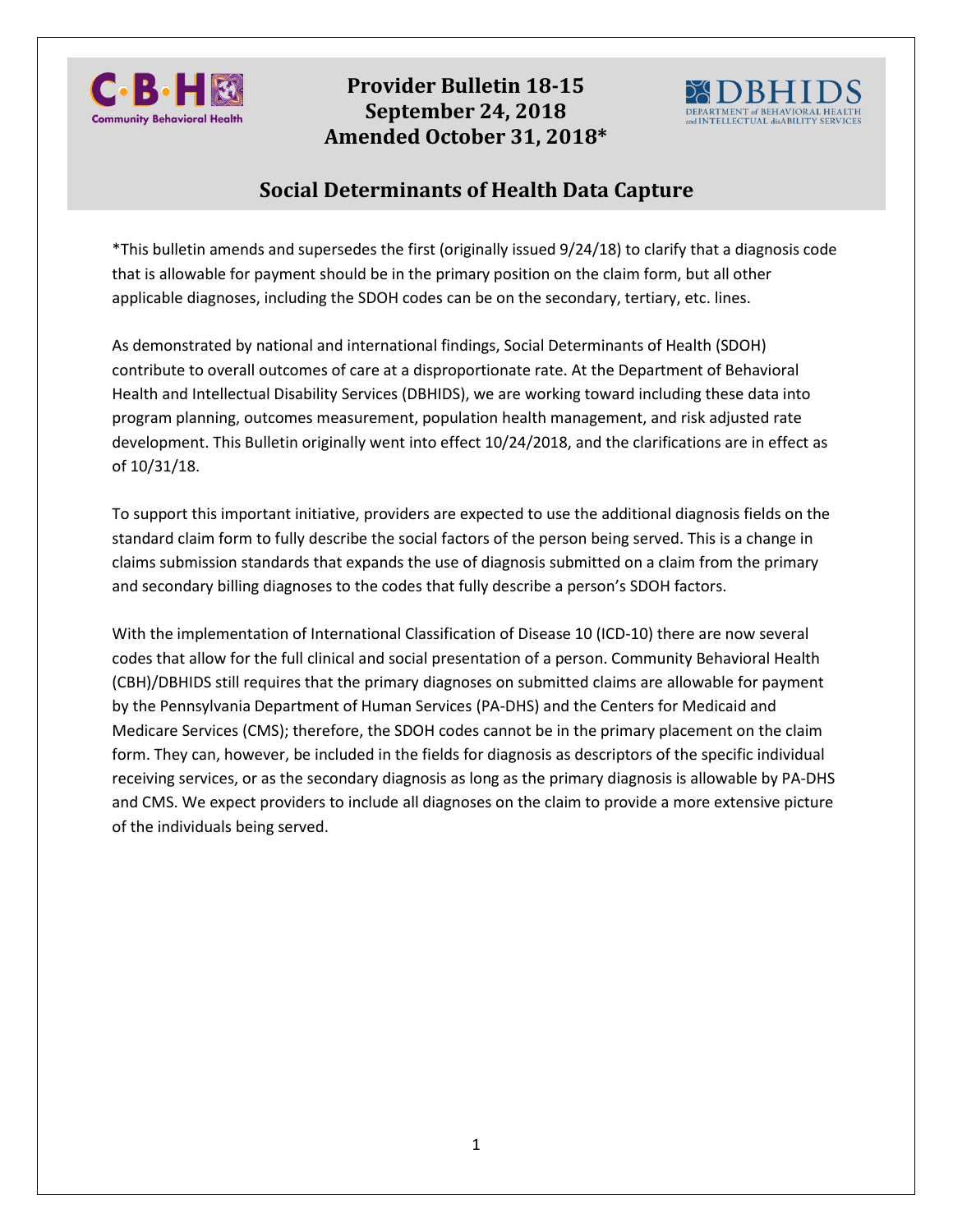Below are the 5 primary SDOH categories followed by the associated ICD codes we would like to capture:

### • **Economic Stability**

- o Employment
- o Food Insecurity
- o Housing Instability
- o Poverty
- **Education**
	- o Early Childhood Education and Development
	- o Enrollment in Higher Education
	- o High School Graduation
	- o Language and Literacy

#### • **Social and Community Context**

- o Civic Participation
- o Discrimination
- o Incarceration
- o Social Cohesion

#### • **Health and Health Care**

- o Access to Health Care
- o Access to Primary Care
- o Health Literacy

### • **Neighborhood and Built Environment**

- o Access to Foods that Support Healthy Eating Patterns
- o Crime and Violence
- o Environmental Conditions
- o Quality of Housing